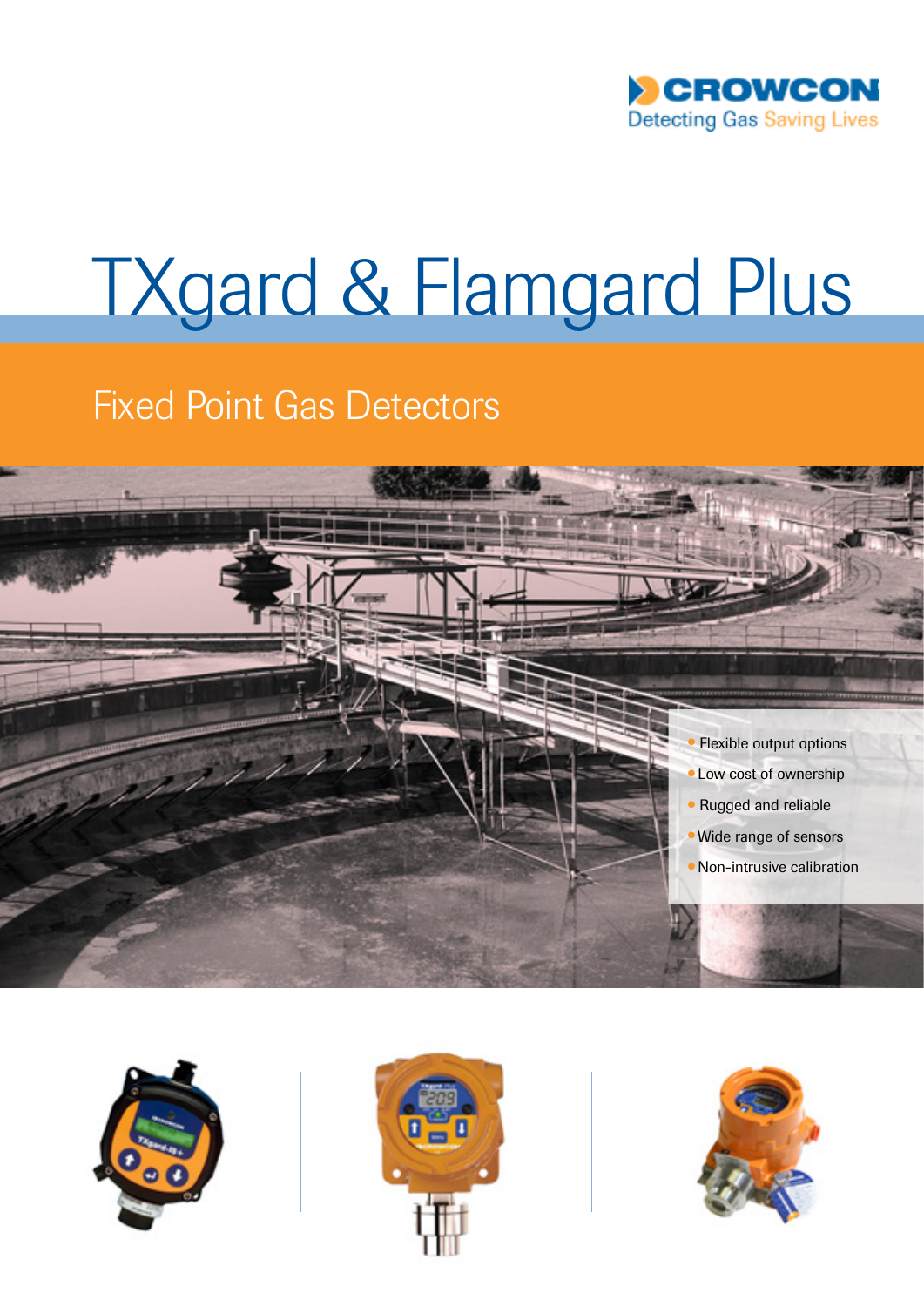# TXgard & Flamgard Plus

### Toxic and oxygen gas detector with display

When lives and property are at risk and you need gas detection equipment that is totally reliable, you need Crowcon. For over 40 years Crowcon has been developing and manufacturing high quality products with a reputation for reliability and technical innovation.

Crowcon fixed detectors have been proven in many arduous environments, including oil and gas exploration, water treatment, chemical plants and steel mills. They are however also chosen in many other applications where reliability, dependability and lack of false alarms are valued, for example in the automotive and aerospace manufacturing sectors, on scientific and research facilities and in high-utilisation medical, civil or commercial plants.



### Choosing the fixed gas detector for your needs

#### With 3 models available, we have a detector to suit your requirements.

The Flamgard and TXgard Plus range of detectors offer reliable detection of flammable, toxic or oxygen gases with a local display and optional relays.



Flamgard Plus TXgard Plus TXgard-IS+





#### Flamgard Plus:

Flamgard Plus is a Flameproof (Ex d), ATEX and UL certified flammable gas detector, which uses poison-resistant pellistors to detect explosive levels of hydrocarbons, hydrogen and other flammable gases and vapours, including aviation fuel and leaded petrol vapours.

#### TXgard Plus:

TXgard Plus is a Flameproof (Ex d), ATEX and UL certified toxic or oxygen gas detector with local LCD display. A choice of sensors are available enabling use in a wide range of applications, including water treatment, oil and gas exploration, chemical plants and steel production.

#### TXgard-IS+:

TXgard-IS+ is a Intrinsically Safe (I.S.) toxic and oxygen gas detector with local LCD display. A wide choice of sensors is available for use in a variety of applications. TXgard-IS+ is ATEX certified for use in Zone 0,1 or 2 hazardous areas, and also UL and cUL certified for use in Division 1 or 2 hazardous areas.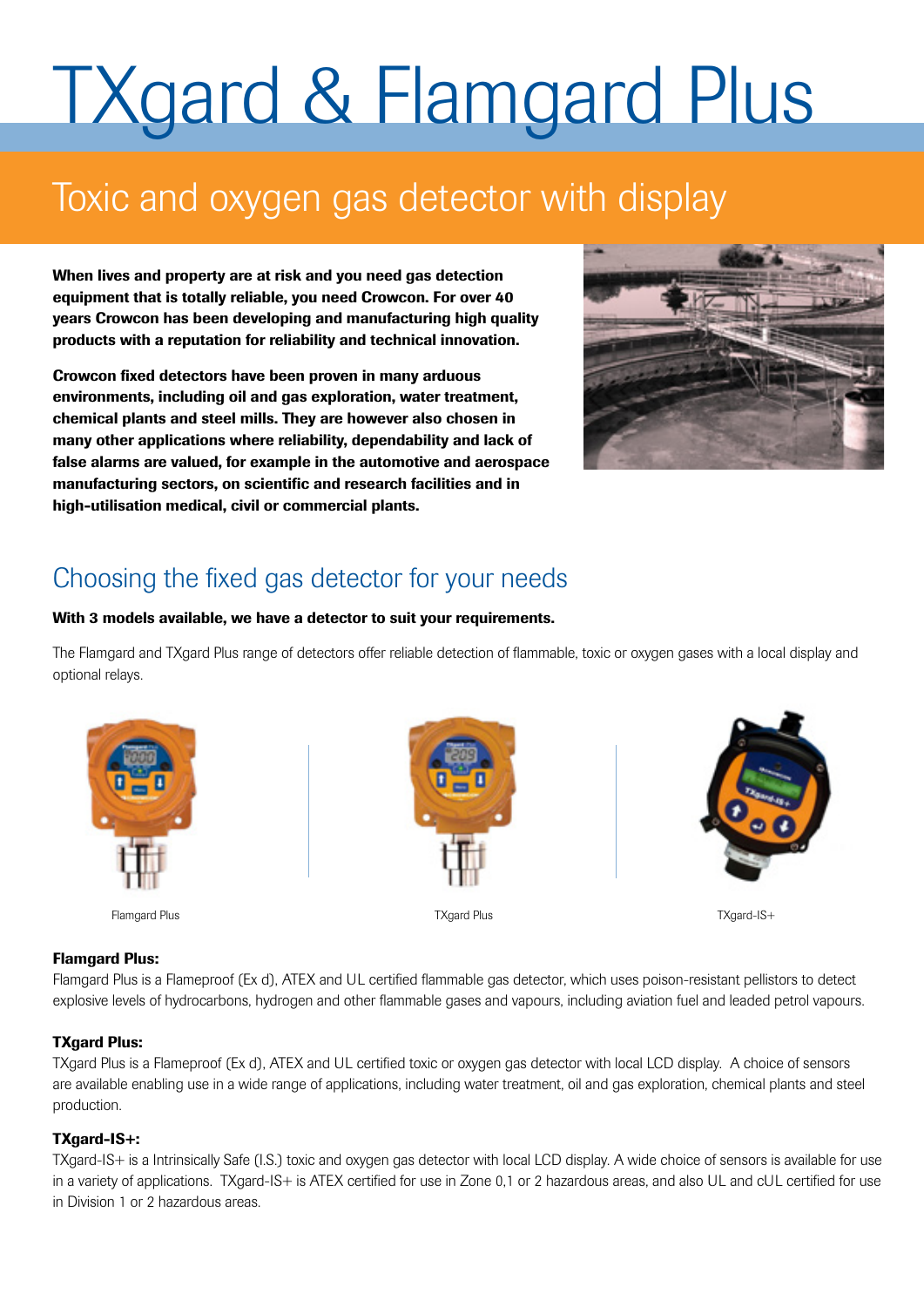





#### Flexible output options

| 4-20mA current sink or source       | Works with a wide selection of control panels |
|-------------------------------------|-----------------------------------------------|
| 2 or 3 wire formats                 |                                               |
| Optional relays for alarm and fault | Can be used for switching local alarms        |

#### Non-intrusive calibration

| Calibration can be performed locally without the need for hot work permits    | Minimises operational down-time |  |
|-------------------------------------------------------------------------------|---------------------------------|--|
| Local display and buttons enable calibration without opening the junction box |                                 |  |

#### Wide range of sensors

| Choice of catalytic beads for a wide selection of flammable gases and vapours |                                            |
|-------------------------------------------------------------------------------|--------------------------------------------|
| Extensive range of electrochemical sensors for toxic gases and oxygen         | Gas detector tailored to your requirements |
|                                                                               |                                            |

#### Low cost of ownership

| Non-intrusive one man calibration |                                                    |
|-----------------------------------|----------------------------------------------------|
| Long life sensors                 | Easy to operate and maintain                       |
| Simple parts replacement          | Keeps interuption to on-site activity to a minimum |

#### Rugged and reliable

| TXgard Plus and Flamgard Plus are constructed using marine grade aluminium<br>with a stainless steel sensor housing |                                                                |
|---------------------------------------------------------------------------------------------------------------------|----------------------------------------------------------------|
| TXgard-IS+ is made from tough carbon loaded nylon                                                                   | Proven track record for operation in the harshest environments |
| Ingress protection to IP65 as standard                                                                              |                                                                |

#### Please see the back page for full technical specifications.